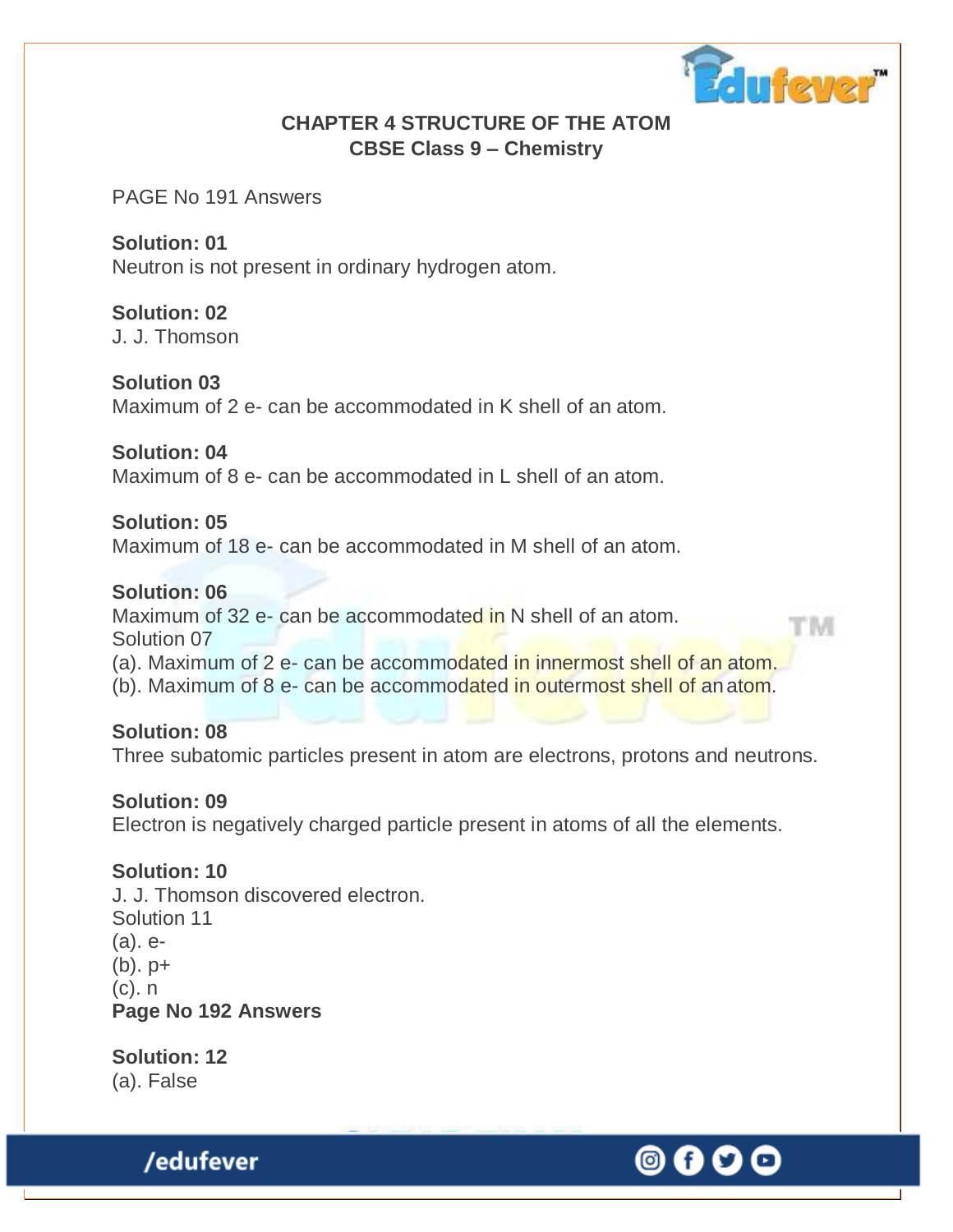

t'M

(b). True (c). False

### **Solution: 13**

Nucleus is the central part of an atom in which protons and neutrons are held together.

#### **Solution: 14**

K, L, M, N were the letters used by Bohr to represent electron shells in an atom.

#### **Solution: 15**

Protons and neutrons actually determine the mass of atom.

#### **Solution: 16**

Proton is the positively charged particle present in atoms of all the elements.

## **Solution: 17**

Electronic configuration of hydrogen : 1

### **Solution: 18**

Proton is 1840 times heavier than electron.

#### **Solution: 19**

Hydrogen gas produces anode rays consisting of protons in the discharge tube experiment.

#### **Solution: 20**

Nucleus was discovered by Rutherford in the alpha particle scattering experiment.

#### **Solution: 21**

Positive charge on the nucleus is due to presence of protons. Solution 22

- (a). 8 electrons are present in outermost shell of Neon.
- (b). 7 electrons are present in outermost shell of Chlorine.

#### **Solution: 23**

- (a). L shell can accommodate maximum of 8 e-.
- (b). N shell can accommodate maximum of 32 e-.

#### **Solution: 24**

(a). K shell can accommodate maximum of 2 e-.

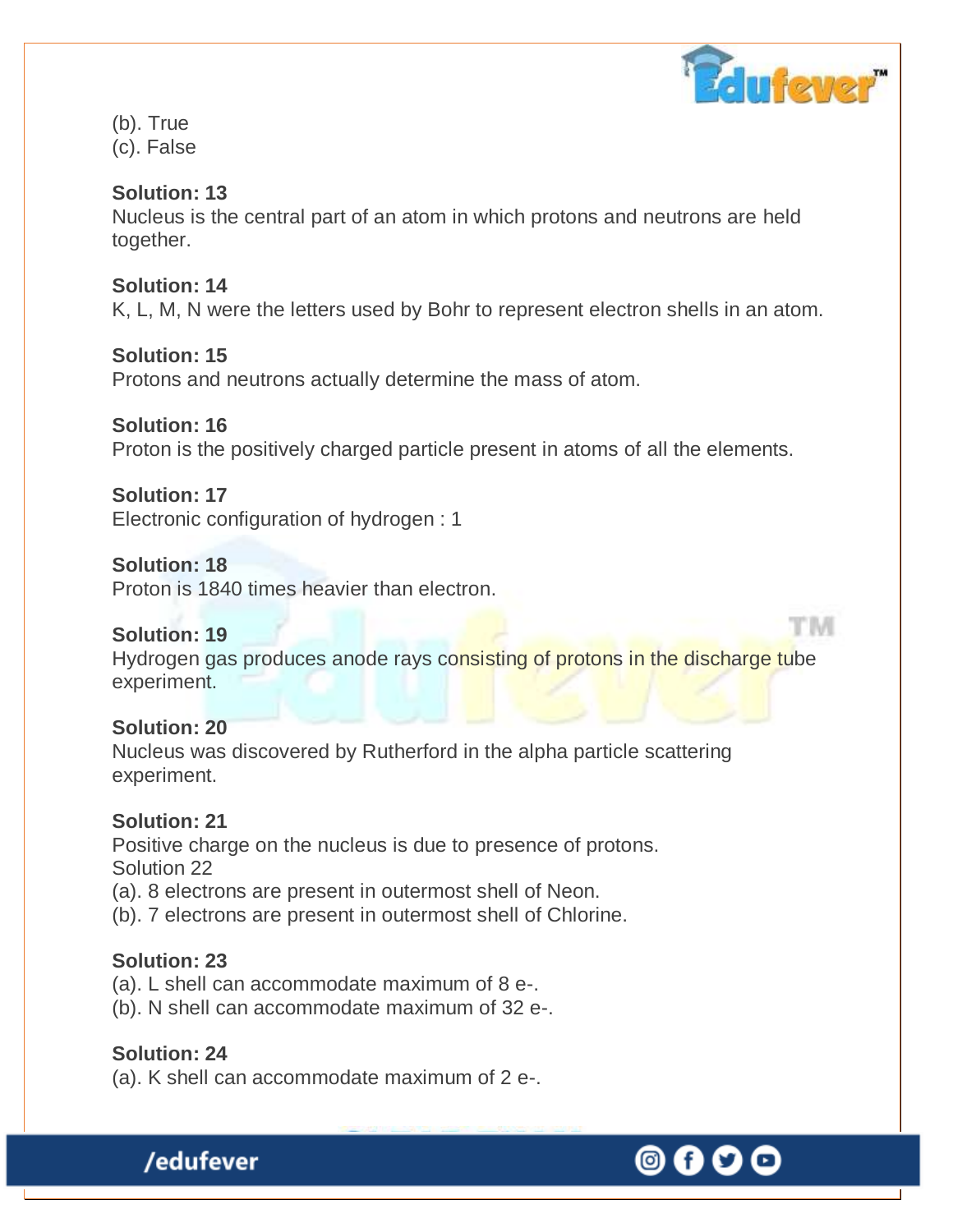

t' IVI

(b). M shell can accommodate maximum of 18 e-.

### **Solution: 25**

- (i). Chadwick discovered 'neutron'.
- (ii). Thomson discovered 'electron'.
- (iii). Goldstein discovered 'proton'.

#### **Solution: 26**

- (a). Proton has relative charge of +1.
- (b). Electron has relative charge of -1.
- (c). Neutron has relative charge of 0.

#### **Solution: 27**

- (a) Atomic number
- (b) Mass number
- (c) 11
- (d) 23
- (e) 20
- (f) Nucleus
- (g) Electrons
- (h) Protons
- (i) 8
- (j) 18
- (k) Neutron
- (l) Negative; Positive; No

#### **Solution: 28**

Electron is a negatively charged particle found in the atoms of all elements. The relative mass of an electron is 1/1840 u. A charge of -1 is carried by an electron.

## **Solution: 29**

Absolute mass of electron is 9 x 10<sup>-28</sup> Kg.

Absolute charge on electron is  $1.6 \times 10^{-19}$  C.

#### **Solution: 30**

The deflection of fast moving alpha- particles through small and large angles in Rutherford's scattering experiment is the evidence for the presence of nucleus in an atom.

© f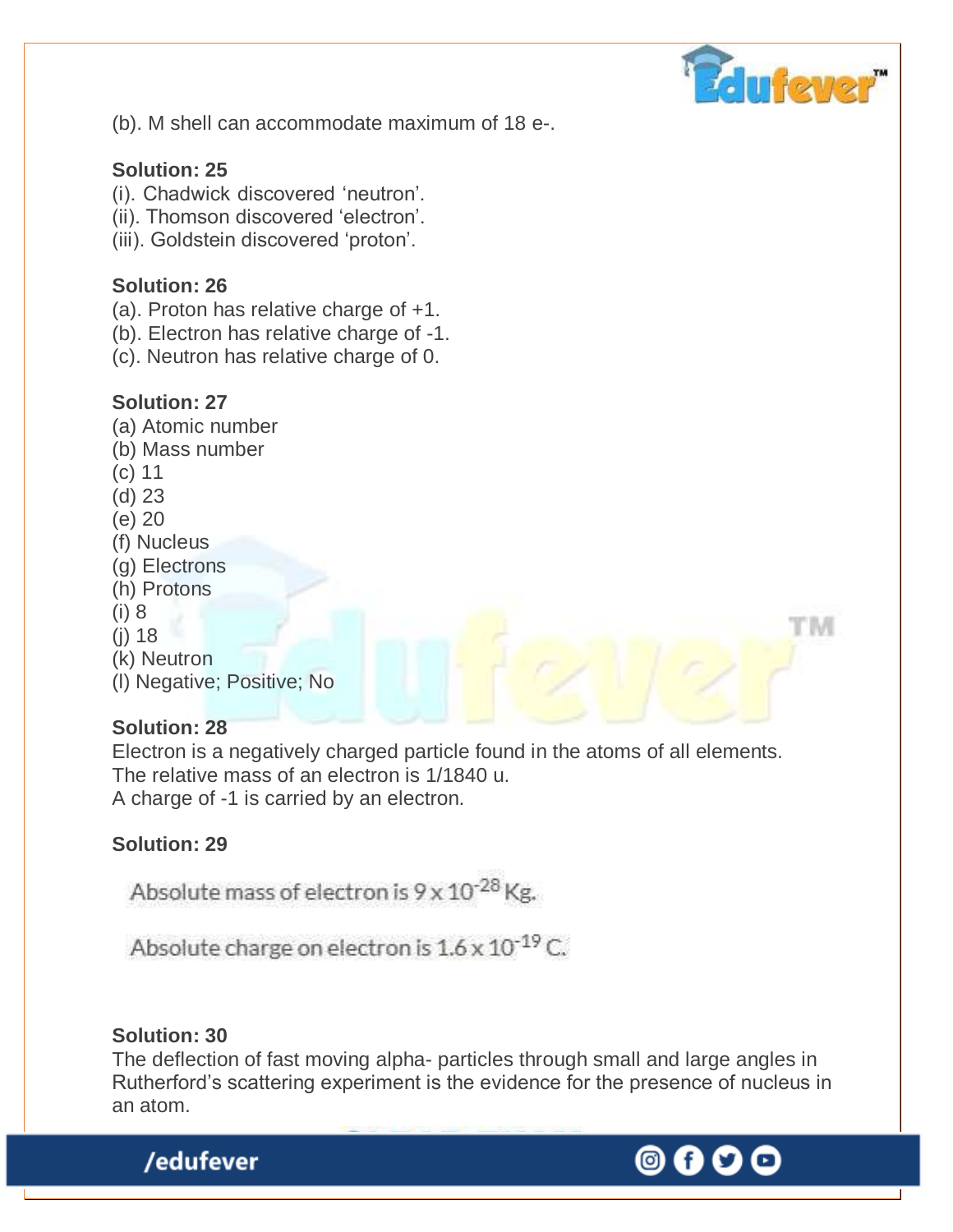

M

### **Solution: 31**

Important information furnished about nucleus in Rutherford's alpha- particle scattering experiment is:

(i). Nucleus of an atom is positively charged.

(ii). Nucleus of an atom is very hard and dense.

(iii). Nucleus of an atom is very small as compared to the size of an atom as a whole.

## **Solution: 32**

Most of the alpha- particles passed straight through the gold foil without any deflection in Rutherford's alpha- particle scattering experiment, this shows that most of the space in an atom is empty.

#### **Solution: 33**

There are equal no. of positive and negative particles in an atom, so it is neutral as a whole.

#### **Solution: 34**

(a). Proton is present in same fixed no. in the atoms of any particular element.

(b). Atomic no. is characteristic for any particular element. Page No 193 Answers

## **Solution 35**

Protons are positively charged particle found in the atoms of all the elements. Relative mass of proton is 1u. Relative charge of proton is +1 C.

## **Solution: 36**

Absolute mass of proton - 1.6x 10<sup>-27</sup> Kg Absolute charge of proton -  $1.6 \times 10^{-19}$  C

## **Solution 37**

Difference between proton and neutron-

(1). Proton is positively charged while electron is negatively charged.

(2). Proton is much heavier than electron.

#### **Solution 38** Two observations which shows that atom is not indivisible are-

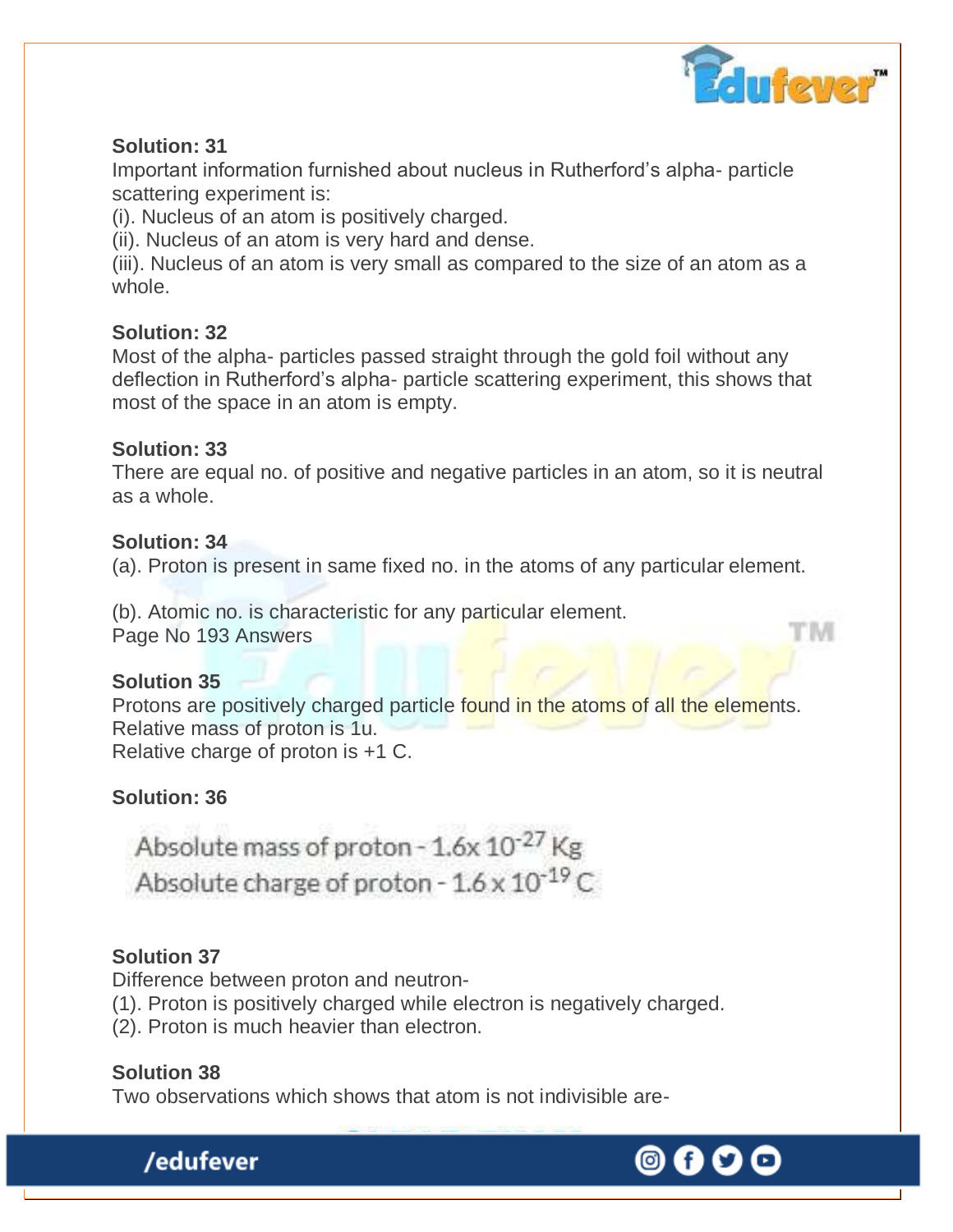

(1). In J. J. Thomson's experiment, the stream of cathode rays in the gas discharge tube shows the presence of negatively charged subatomic particles called electrons.

(2). In Goldstein's experiment, the faint red glow in the gas discharge tube shows the presence of positively charged subatomic particles called protons.

#### **Solution 39**

(i). Formation of cathode rays tells about the presence of negatively charged electrons in all the atoms.

(ii). Formation of anode rays tells about the presence of positively charged protons in all the atoms.

#### **Solution 40**

The arrangement of electrons in various shells of an atom of the element is known as electronic configuration of the element. Electronic configuration of oxygen (atomic no.  $= 8$ ) is (2,6)

#### **Solution 41**

Electronic configuration of element with atomic no. 12- (2,8,2) So, K-2 ; L-8 ; M-2

## **Solution 42**

(a). Nucleus is a small positively charged part at the center of an atom. Nucleus is positively charged.

(b). Rutherford discovered nucleus of an atom.

## **Solution 43**

Alpha – particles were used by Rutherford in his experiment on the discovery of nucleus.

Alpha – particles have +2 units of charge.

## **Solution 44**

(a). There are 13 e- in each atom of the element.

(b). Electronic configuration of given element- (2,8,3) K-2 ; L-8 ; M-3

## **Solution 45**

Atomic No. – 18 Electronic configuration  $(2,8,8)$ The special thing about the outermost shell is that it is completely filled with the electrons.

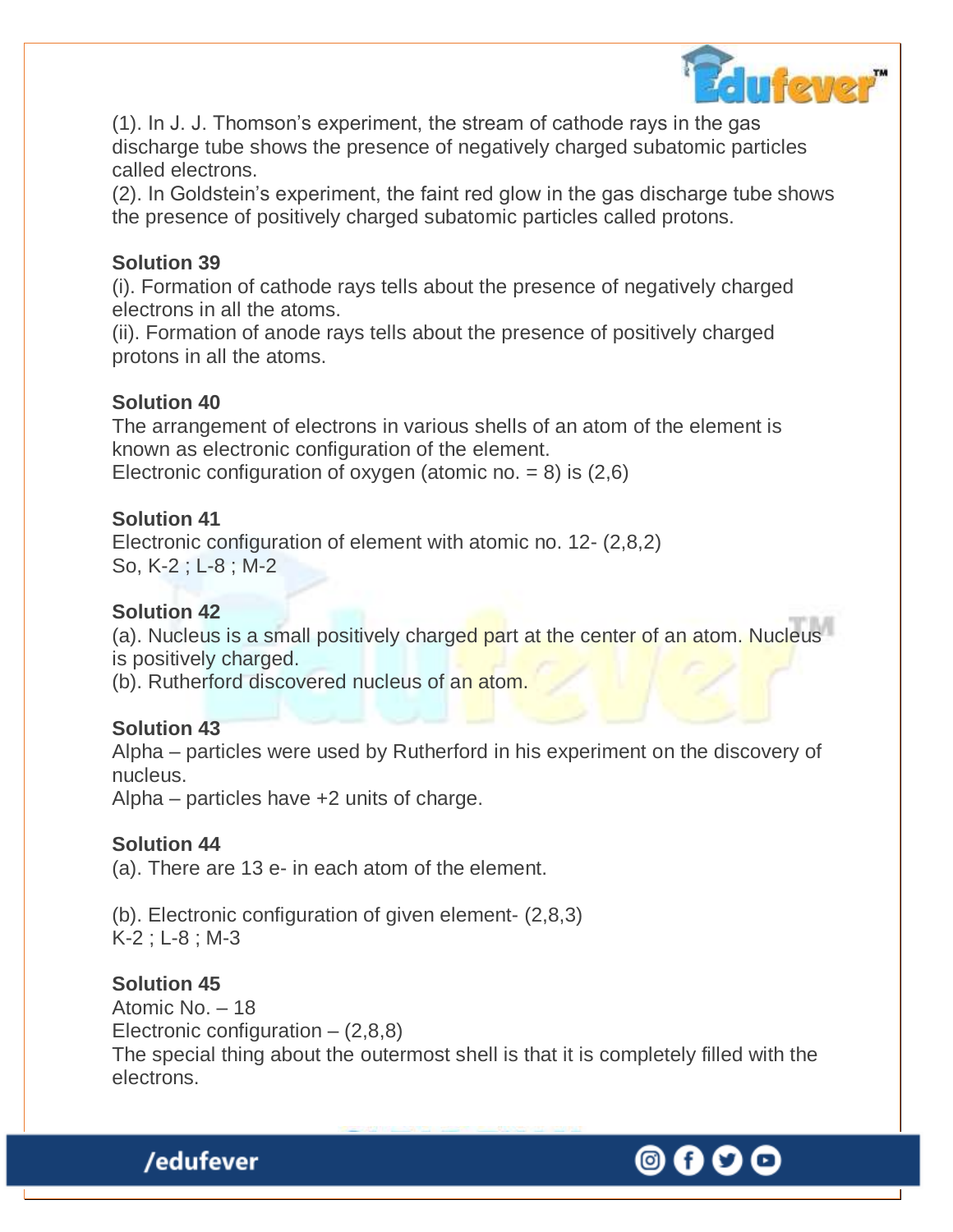

tm

#### **Solution 46**

The neutron is a neutral particle found in the nucleus of an atom. Its relative mass is 1 u. It has no charge.

#### **Solution 47**

Electron has relative mass of 1/1840 u, proton has 1u and neutron also has 1u. Electron has relative charge of -1u, proton has +1u and neutron has 0 relative charge.

#### **Solution 48**

Protons are positively charged particle found in the atoms of all the elements whereas neutron is a neutral particle found in the nucleus of an atom.

#### **Solution 49**

Electron has relative mass of 1/1840 u and proton has relative mass of 1u. Electron has relative charge of -1u while proton has +1u of relative charge.

#### **Solution 50**

Proton has relative mass of 1u and neutron also has relative mass of 1u. Proton has relative charge of +1u and neutron has no relative charge.

#### **Solution 51**

Electron has relative charge of -1 u whereas neutron has no relative charge. Also, electron has relative mass of 1/1840 u and neutron has relative mass of 1 u.

#### **Solution 52**

Protons and neutrons are collectively present in the nucleus at the center while electrons revolve rapidly round the nucleus in fixed circular orbits called energy levels.

#### **Solution 53**

| ATOMIC MASS<br>NO. | NO. |    | PROTONS   NEUTRONS   ELECTRONS   SYMBOL |  |
|--------------------|-----|----|-----------------------------------------|--|
|                    |     | 10 |                                         |  |

**Solution 54**

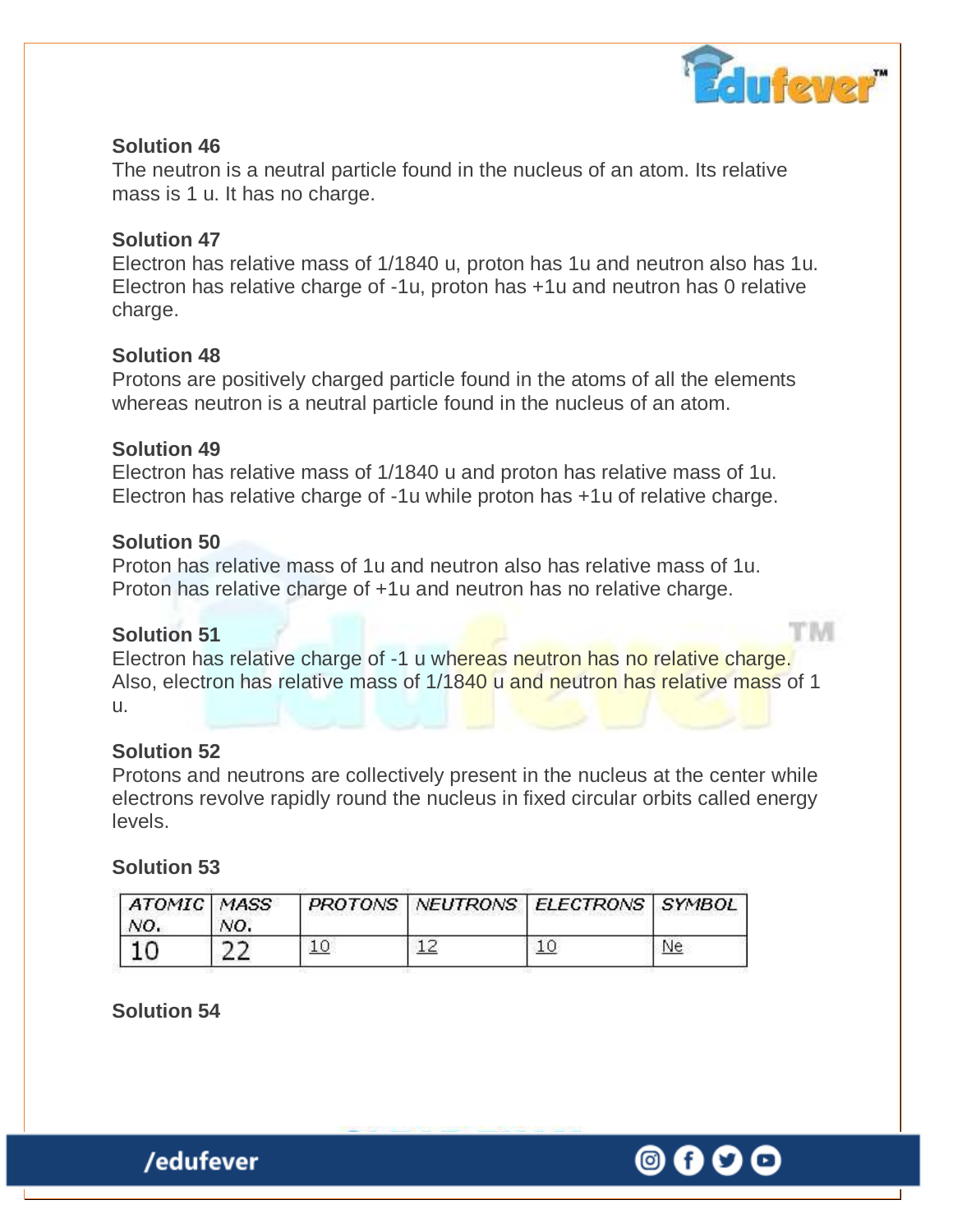

'IM

| $NO$ . $OF$ | NO. OF<br>  PROTONS   NEUTRONS | <b>MASS</b><br>NO. | $ATOMIC$ NO.OF<br>NO. | <b>ELECTRONS</b> | SYMBO. |
|-------------|--------------------------------|--------------------|-----------------------|------------------|--------|
|             |                                |                    |                       |                  | Na     |

### **Solution 55**

(a). The stream of particles coming out from cathode (negative electrode) are called cathode rays. Cathode rays are negatively charged.

(b). When electricity at high voltage is passed through a gas at very low pressure taken in discharge tube, stream of minute particles are given out by the cathode. These stream of particles are called cathode rays.

(c). The conclusion is that all the atoms contain negatively charged particles called electrons.

#### **Solution 56**

(a). According to Thomson model of atom- An atom consists of a sphere of positive charge with negatively charged electrons embedded in it. The positive and negative charges in an atom are equal in magnitude.

Neutron was not present in the Thomson model of atom.

(b). When mass no. is 18 and no. of electrons is 7 then

 $(i)$ . No. of protons  $= 7$ 

(ii). No. of neutrons =  $18 - 7 = 11$ 

 $(iii)$ . Atomic no.  $= 7$ 

## **Solution 57**

(a).Rutherford's model of atom-

1. An atom consists of positively charged, dense and very small nucleus containing all the protons and neutrons. Almost all the mass of atom is concentrated in the nucleus.

2. The nucleus is surrounded by negatively charged electrons. The electrons are revolving at very high speed round the nucleus in fixed circular orbits.

3. The electrostatic attraction between the positively charged nucleus and negatively charged electrons keep the atom held together.

4. An atom is electrically neutral.

5. Most of the space in an atom is empty.

The major drawback of Rutherford model of atom is that it does not explain the stability of the atom.

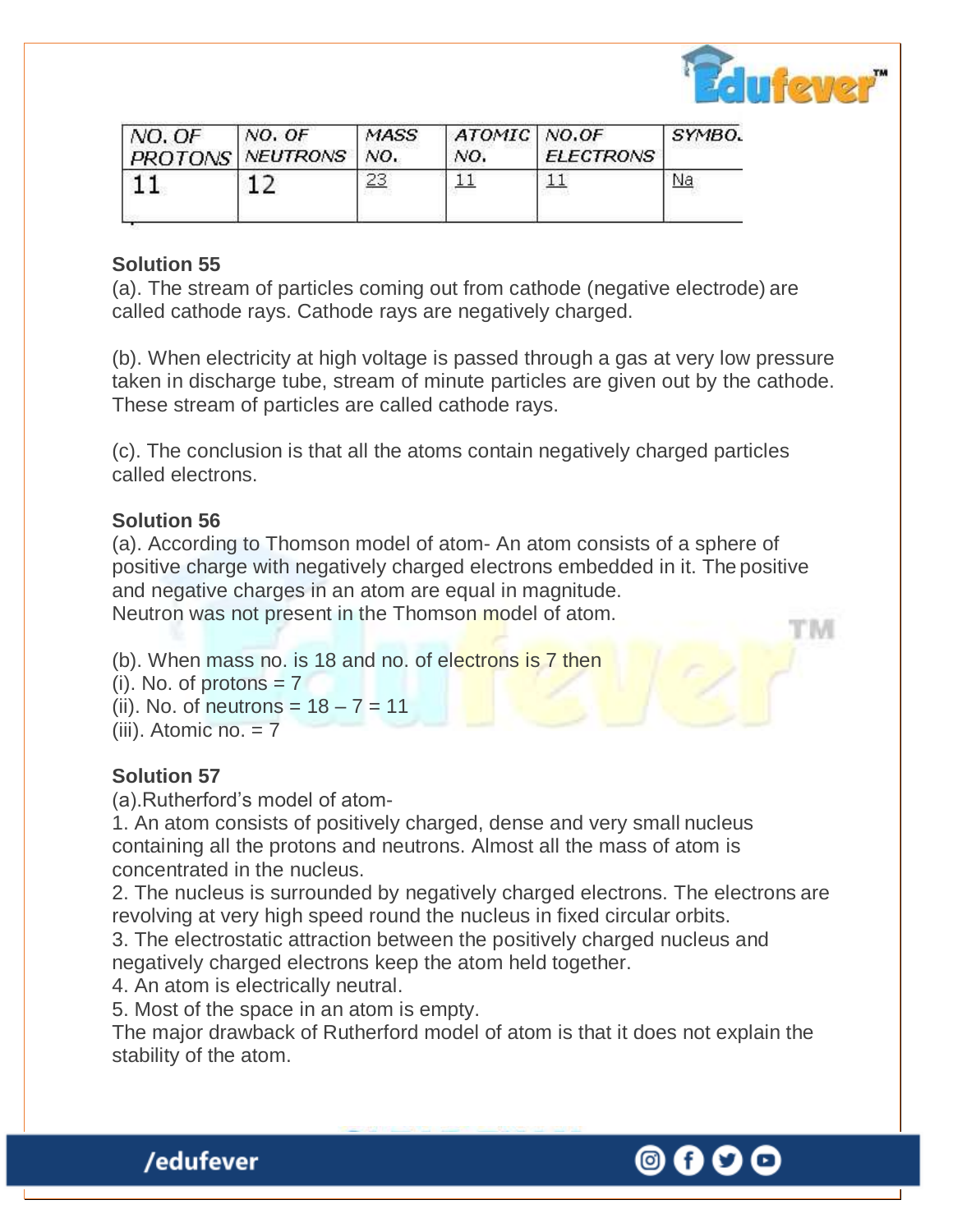

'N

 $(b)$ . Given: Mass no.  $= 23$ No. of electrons = 11 Then, no. of protons  $= 11$ No. of neutrons =  $23 - 11 = 12$ Atomic  $no = 11$ 

## **Solution 58**

(a). Bohr's model of atom-

1. An atom is made up of three particles, namely electrons, protons and neutrons.

2.The protons and neutrons are located in the small nucleus at the center of atom.

3. Electrons revolve round the nucleus in fixed circular orbits.

4. Maximum no. of electrons for any given shell is fixed. Any shell cannot exceed that maximum value.

5. Each given shell is associated with fixed amount of energy.

6. There is no change in energy of electrons as long as they keep revolving in the same energy level, and the atom remains stable.

(b).Given: Atomic no. = 11 Mass no.  $= 23$ Then, electronic configuration  $-$  (2,8,1) Nuclear composition is  $-11$  protons and 12 neutrons Page No 194 Answers

## **Solution 59**

(a). (i). Atomic no. is the number of protons in one atom of an element.

(ii). Mass no. is the total number of protons and neutrons present in one atom of the element.

Example- The total no. of protons in a carbon atom is 6, so its atomic no. is 6. Also, one atom of Na contains 11 protons and 12 neutrons, so its mass no. is 23.

(b). Mass No. = Atomic no. + No. of neutrons

(c). No. of neutrons = Mass No. – Atomic no.  $= 24 - 12 = 12$ 

## **Solution 71**

 $(i)$ . Mass no.  $=$  31  $(ii)$ . Atomic no.  $= 15$  $(iii)$ . E.C. =  $(2,8,5)$ 

© 0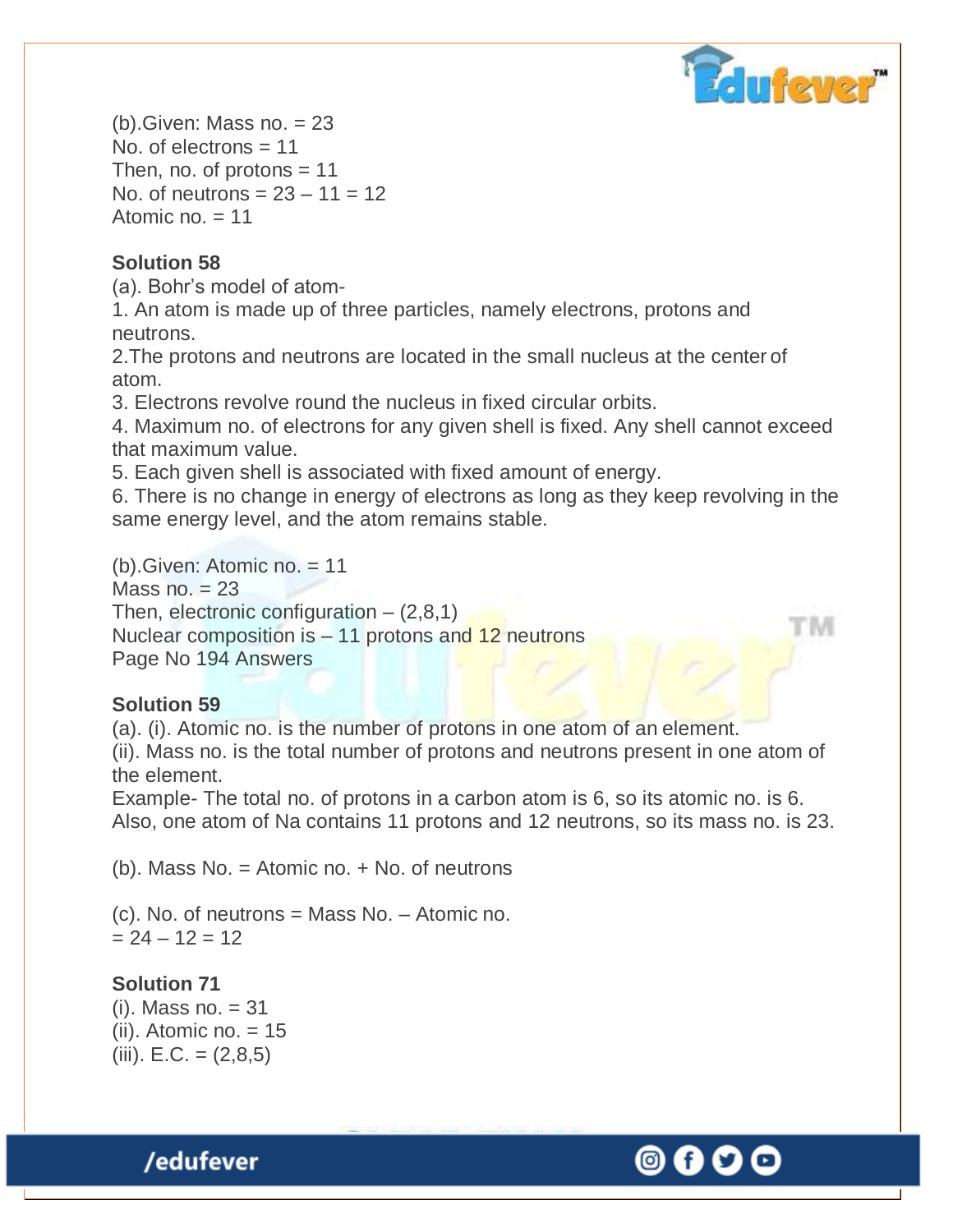

T' M

### **Solution 72**

- $(a)$ . E.C.  $(2,8,7)$ (b). Atomic No. = 17 (c). Non-metal (d). Anion; X-
- (e). X must be Chlorine

### **Solution 73**

- $(a)$ . Atomic no.  $= 3$
- (b). Mass no.  $= 3 + 4 = 7$
- (c). E.C. (2, 1)
- (d). Metal

(e). Cation will be formed; because outermost single electron can be easily donated.

- $(f)$ . E+
- (g). Lithium

Page No 195 Answers

#### **Solution 74**

- (a). Mass number
- (b). Atomic number
- $(c)$ . No. of protons  $=$  4
- (d). No. of neutrons  $= 9 4 = 5$
- $(e)$ . No. of electrons  $= 4$
- $(f)$ . Electrons in outermost orbit = 2
- $(q)$ .  $X2+$

## **Solution 75**

- $(a)$ . Atomic no. = 18
- (b). Element Z is non-metal

(c). As the outermost shell of element Z is completely filled so, it will not form any ion.

(d). Outermost electronic shell is completely filled with electrons.

(e). Name of element 'Z' = Argon

Symbol is Ar

(f). Z belongs to the group 'Noble gases'.

#### **Page NO 210 Answers**

/edufever

**Solution 01** E.C of Nitrogen  $= 2, 5$ So, no. of valence electrons in Nitrogen atom = 5

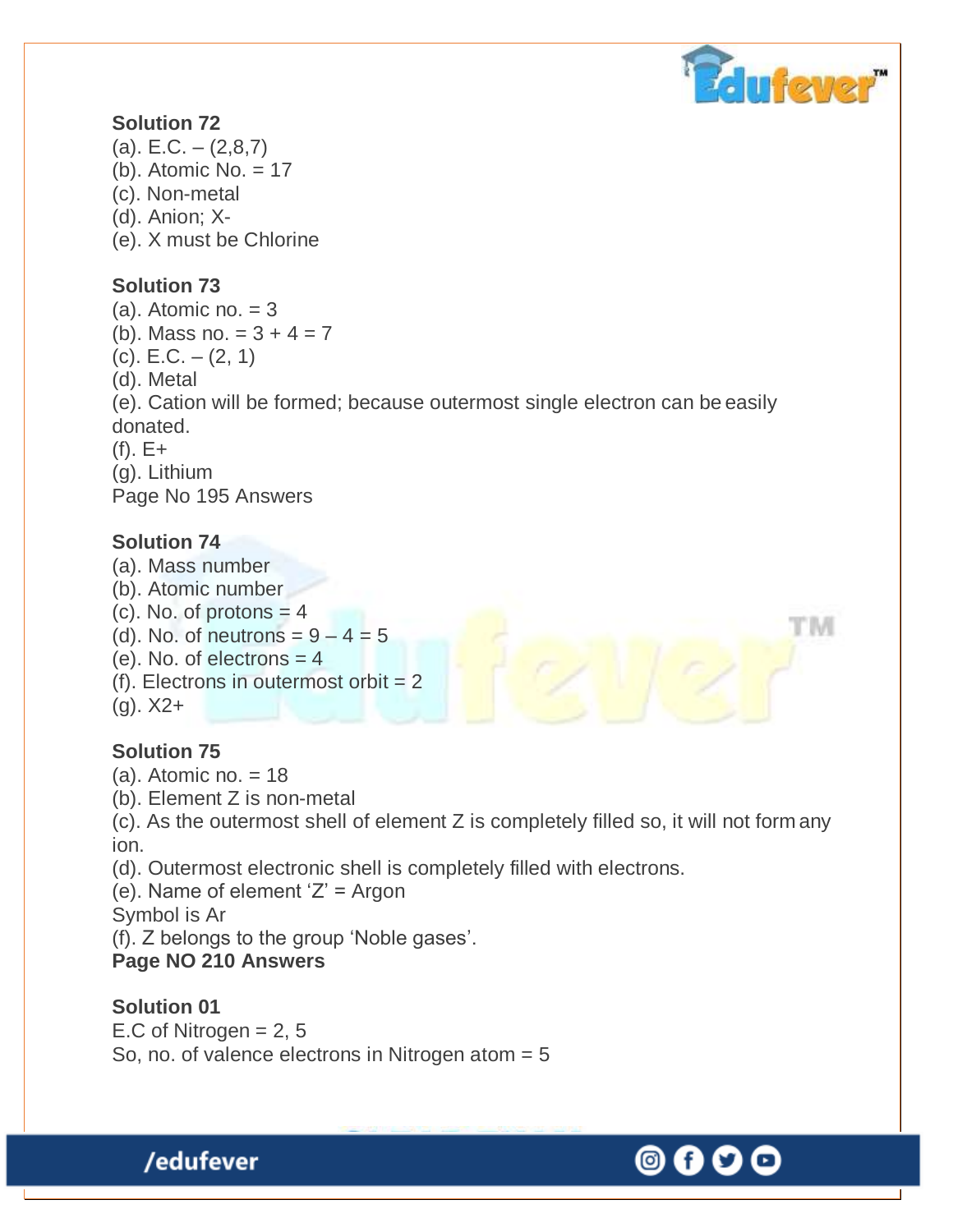

# **Solution 02**

Noble gases

### **Solution 03**

Helium has less than 8 electrons in the valence shell of an atom. Its atomic no. is  $\mathcal{P}$ 

#### **Solution 04**

Radioactive isotopes are used in the treatment of cancer. One such isotope is Cobalt-60.

#### **Solution 05**

Uranium-235 isotope is used as a fuel in the reactors of nuclear power plants for generating electricity.

**Solution 06** Cobalt-60 radioisotope is used in the treatment of cancer.

### **Solution 07**

Iodine-131 radioisotope is used to determine the activity of thyroid gland.

### **Solution 08**

Radioactive isotopes are used in industry to detect the leakage in underground oil pipelines, gas pipelines and water pipes.

#### **Solution 09**

The given statement is false.

#### **Solution 10**

Atoms containing same number of protons and electrons but different number of neutrons are called ISOTOPES.

#### **Solution 11 Isotopes**

**Solution 12** The given pair are isotopes.

#### **Solution 13**

Radioactive isotopes have unstable nuclei and emit various types of radiations.

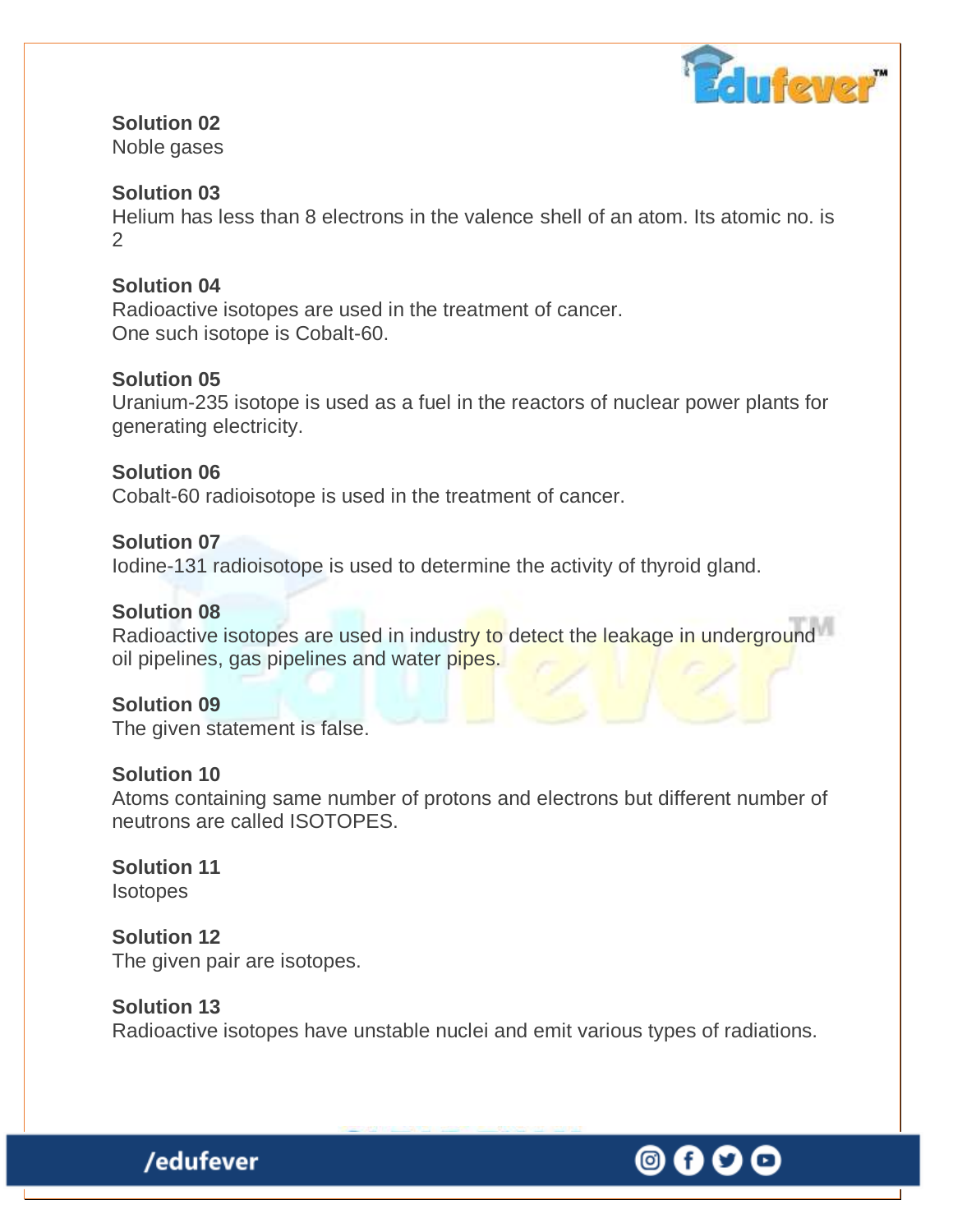

t ivi

## **Solution 14**

| Number of | Number of | Mass   | Atomic | Number of | Valence |
|-----------|-----------|--------|--------|-----------|---------|
| protons   | neutrons  | number | number | electrons |         |
| 11        | 12        | 23     | 11     | --        |         |

## **Solution 15**

- (a). M
- (b). 3
- (c). neutrons
- (d). isotopes

## **Solution 16**

- (a). Atomic no.  $= 5$
- (b). Mass no.  $= 6 + 5 = 11$
- (c). No. of electrons  $= 5$
- (d). No. of valence electrons, per atom  $= 3$

## **Solution 17**

Atomic No. = 17  $E.C. = (2, 8, 7)$ Valency =  $8 -$  no. of valence electrons =  $8 - 7 = 1$ **Solution 18** Atomic No. of  $X = 16$ E.C. of  $X = (2, 8, 6)$ Valency of  $X = 8 -$  no. of valence electrons =  $8 - 6 = 2$ 

# **Page No 211 Answers**

## **Solution 19**

Valency shown by A (atomic no.  $2$ ) – 0 Valency shown by B (atomic no.  $4 - 2$ Valency shown by C (atomic no.  $8 - 2$ Valency shown by D (atomic no.  $10$ ) – 0 Valency shown by E (atomic no.  $13$ ) – 3

## **Solution 20**

Uranium-235 : This isotope is used as a fuel in the reactors of nuclear power plants for generating electricity.

Cobalt-60 : This is used in the treatment of cancer.

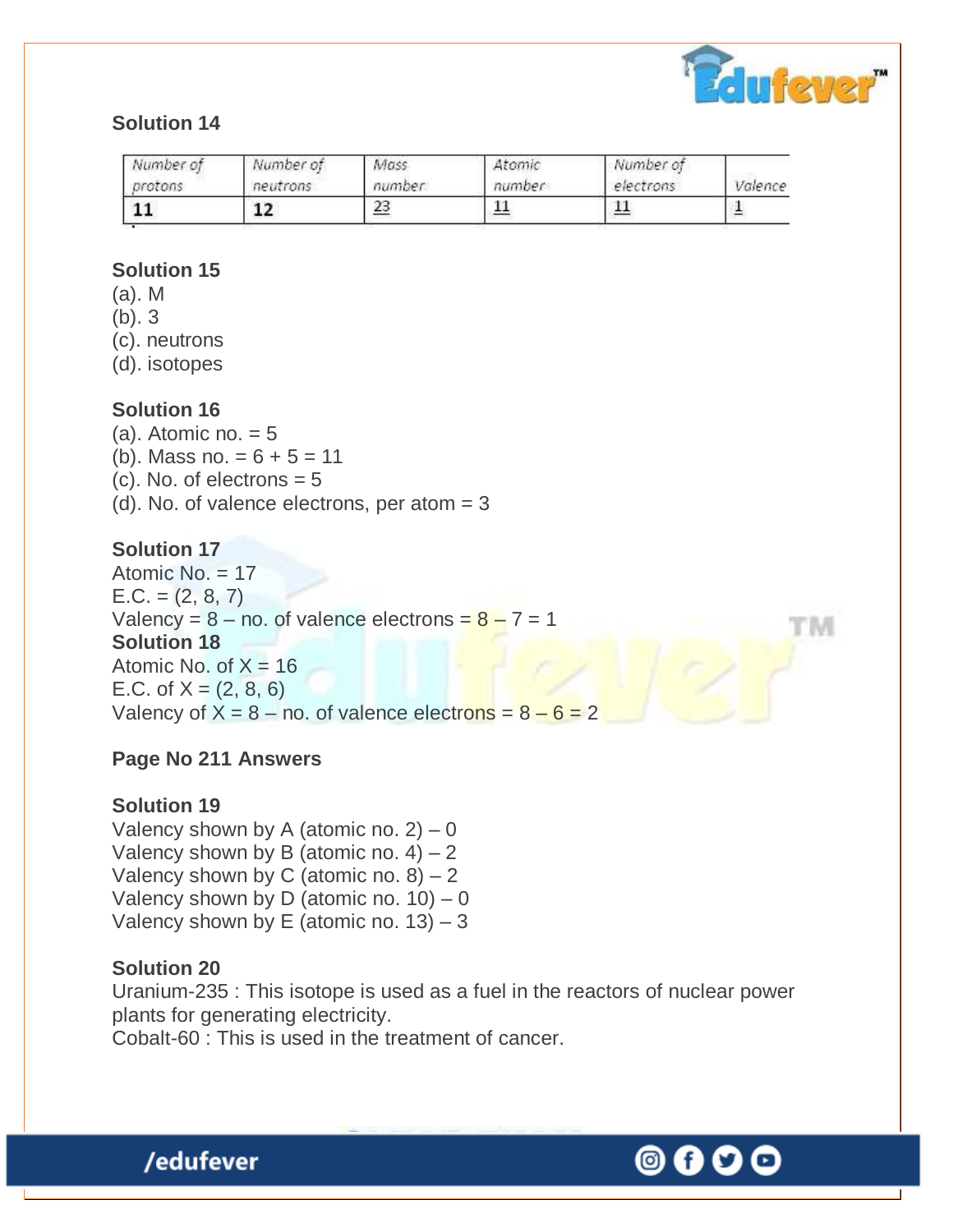

'N

#### **Solution 21**

 ${}^{3}H_1$  and  ${}^{3}He_2$  are not considered as isotopes because they do not have sam. number.

### **Solution 22**

The difference in the masses of isotopes of an element is due to different number of neutrons in their nuclei.

#### **Solution 23**

Because all the isotopes of an element have identical atomic configuration containing same number of valence electrons, therefore, all the isotopes of an element show identical chemical properties.

For example- Cl-35 and Cl-37, show identical chemical properties as they have same no. of 7 valence electrons.

## **Solution 24**

Due to slight difference in the masses of the isotopes of an element, the physical properties of the isotopes are slightly different.

## **Solution 25**

The fractional atomic masses of elements are due to the existence of their isotopes having different masses.

#### **Solution 26**

Deuterium, Protium and Tritium are isotopes. Argon and Calcium are isobars.

## **Solution 27**

(i). Due to identical electronic configuration containing the same no. of valence electrons, these isotopes have almost identical chemical properties. (ii). All of them have 1 electron and 1 proton, so, they are electrically neutral.

## **Solution 28**

Atomicmass =  $\Sigma$ Mass no.  $\times$  % of that isotope

$$
= 20 \times \frac{90}{100} + 22 \times \frac{10}{100}
$$

$$
= 20.2 \text{ u}
$$

## **Solution 29**

Isobars are the atoms of different elements having different atomic numbers but

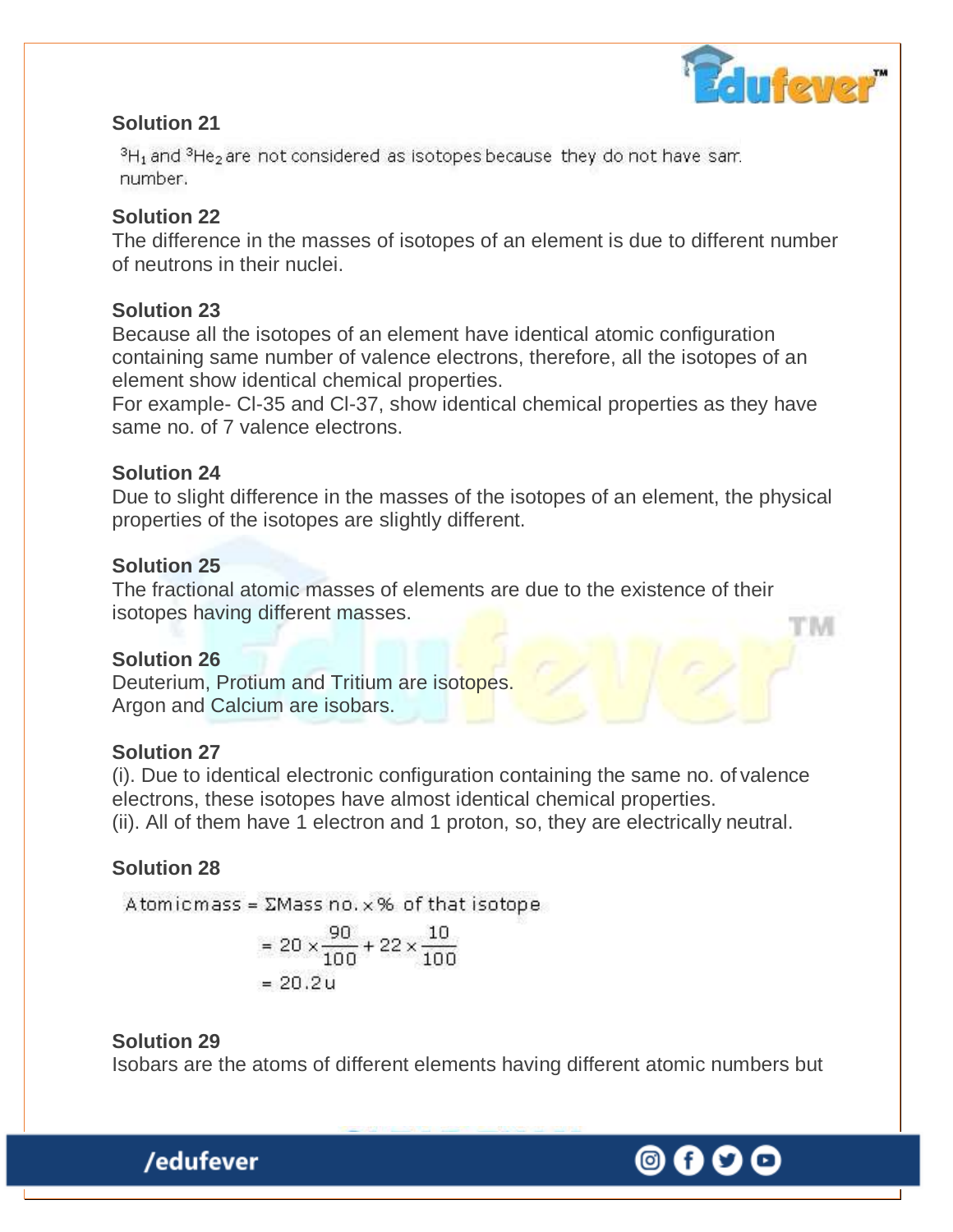

'N

the same mass number (or same atomic mass).

#### **Solution 30**

H – 1 proton, 1 electron and no neutron. D – 1 proton, 1 electron and 1 neutron. T – 1 proton, 1 electron and 2 neutrons.

#### **Solution 31**

Atomic No. = 7  $E.C = 2, 5$ Valency of given element  $= 3$ Given element is NITROGEN.

#### **Solution 32**

(a). The number of electrons present in the valence shell are called valence electrons.

Valence electrons are situated in the outermost shell.

(b). There are 3 valence electrons present in the element with atomic no. 13. Valence shell of this atom is M.

#### **Solution 33**

#### **Solution 34**

(a).The isotopes which are unstable due to presence of extra neutrons in their nuclei and emit various types of radiations, are called radioactive isotopes or radioisotopes.

For example: Carbon – 14 , Arsenic – 74

(b). Uses of isotopes-

- (i). They are used in the treatment of cancer.
- (ii). Radioactive isotopes are used as 'tracers' in medicine to detect the presence

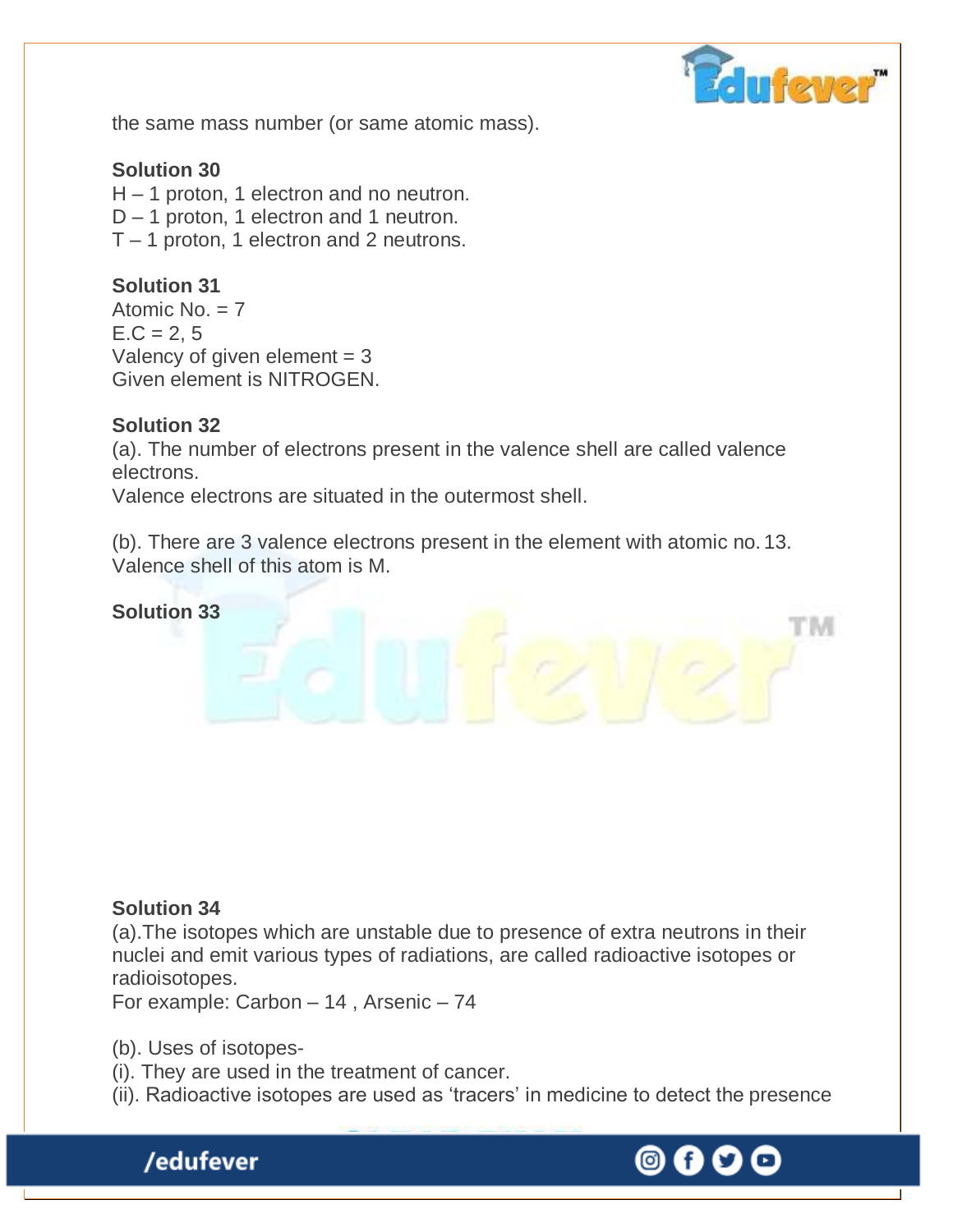

of tumors and blood clots in human body.

(c). Average atomic mass = 35.5 u Let % amount of  ${}^{35}Z_{17}$  be y, then amount of  ${}^{37}Z_{17}$  is (100 - y).

Then-  
\n
$$
35 \times \frac{y}{100} + 37 \times \frac{(100 - y)}{100} = 35.5
$$
  
\nSo,  $35y + 3700 - 37y = 3550$   
\nHence,  $y = 75$   
\nThus, amount of  $35z_{17}$  is 75% and amount of  $37z_{17}$  is 25%.

## **Solution 35**

(a). The capacity of an atom of an element to form chemical bonds is known as its valency.

Valency of an atom with atomic no. 14 is 4.

(b). The valency of an element is either equal to the number of valence electrons in its atom or equal to the number of electrons required to complete eight electrons in the valence shell. TM

Valency of metal = No. of valence electron in its atom

Valency of a non-metal  $= 8 - No$ . of valence electron in its atom For example- Valency of sodium (metal) is 1 and that of chlorine (non-metal) is also 1.

# **Page No 212**

# **Solution 52**

(a). E.C of  $Na^+=2, 8$ 

So, no. of valence electrons in sodium ion,  $Na<sup>+</sup> = 8$ 

(b), E.C of  $O2 - 2.8$ 

So, no. of valence electrons in oxide ion,  $O^{-2} = 8$ 

#### ◎ Gf.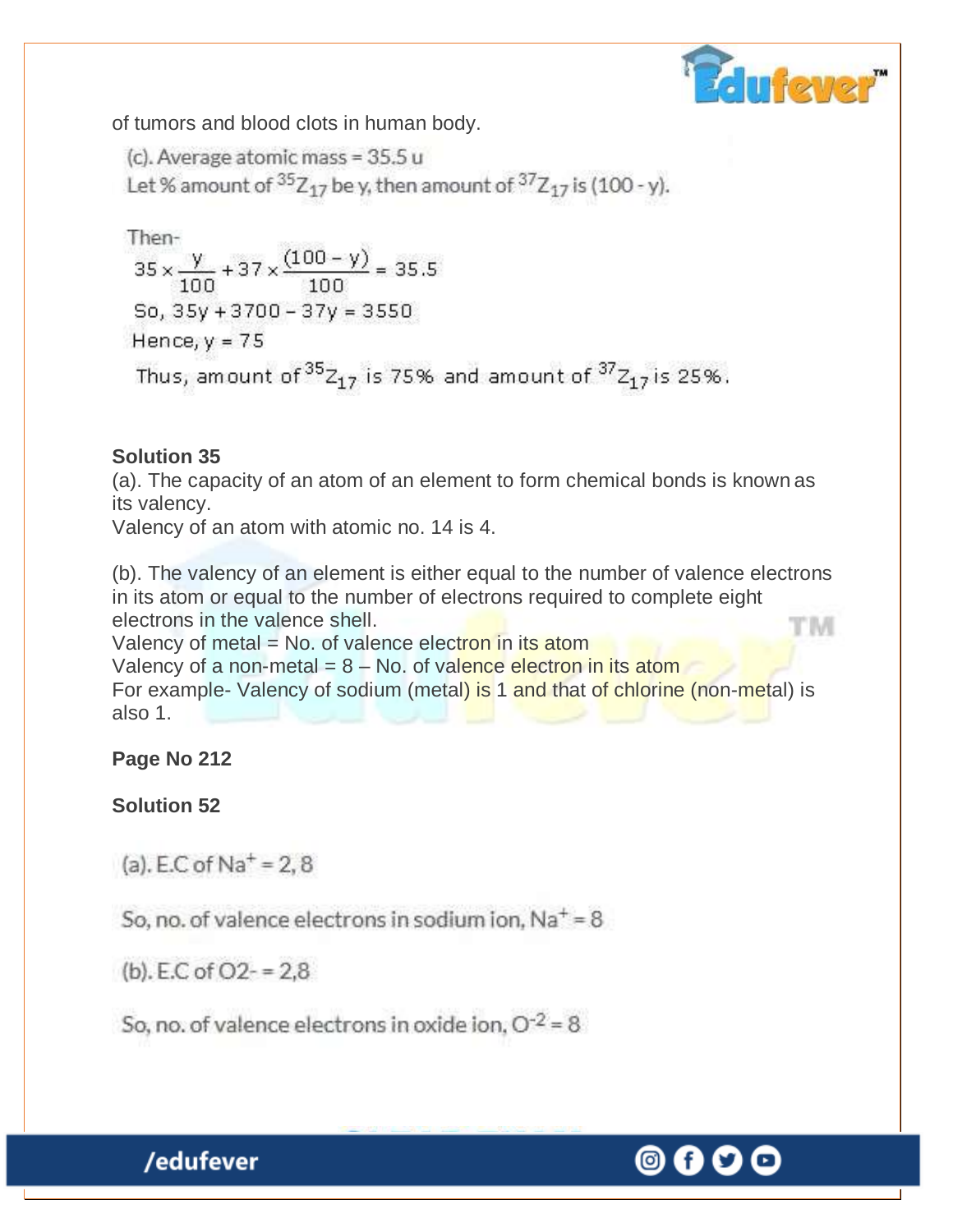

## **Solution 53**

Atom A -  $^{209}$ A<sub>82</sub> Atom B -  $^{209}$ B<sub>83</sub>

(i). A has 82 protons. (ii). B has 83 protons. (iii). No, A and B are not isotopes.

# **Page No 213 Answers**

# **Solution 54**

(i).  ${}^{58}A_{26}$  and  ${}^{58}B_{28}$  - these are not isotopes because they have different atomic r (ii).  $79X_{35}$  and  $80Y_{35}$  - these are isotopes as they have same atomic number.

# **Solution 55**

(i). Subscripts represent atomic number whereas superscripts represent atomi

(ii). Number of neutrons is responsible for the change in the superscripts.

(iii). Isotopes is the usual name for the given atoms of the element.

(iv). Nuclear composition of  ${}^{18}O_8$  is:-

No. of protons =  $8$ 

No. of neutrons =  $18 - 8 = 10$ 

# **Solution 56**

A and B are the example of isobars. This is because they have same number of nucleons.

# **Solution 57**

Mass no. of A and B is 40. The two species are isobars. A represents Argon (Atomic no. = 18) while B represents Calcium (Atomic no. = 20).

#### ◎ Gf.